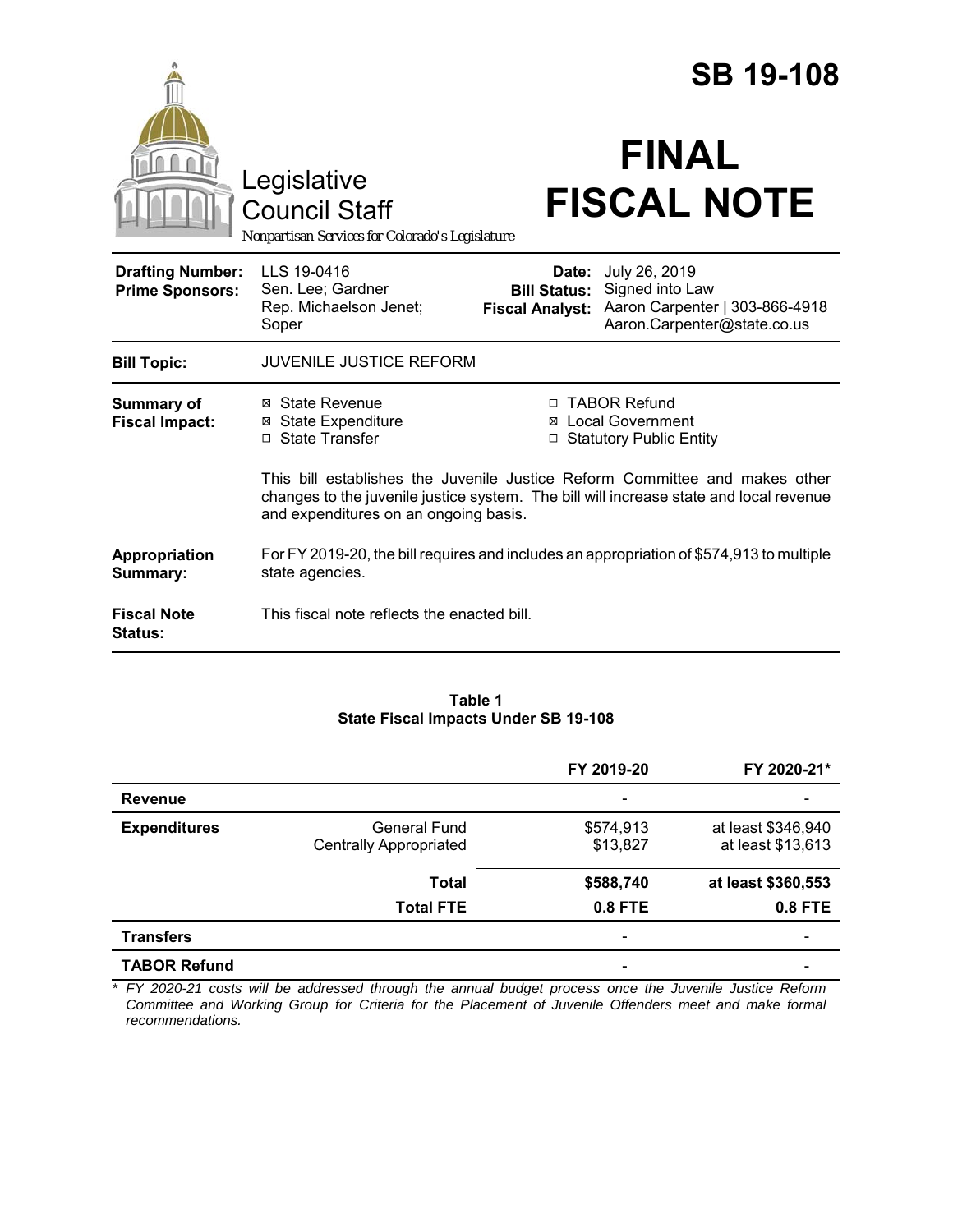# **Summary of Legislation**

This bill makes several changes to the juvenile justice system. The Juvenile Justice Reform Committee is created to develop a variety of screening and assessment tools that will be used to determine the placement of youths, services provided, eligibility for diversion, and other matters in the juvenile justice system. The bill also requires that a statewide system of graduated responses and incentives for juvenile parole violations and standards for juvenile probation supervision be established. Specific changes in the bill are discussed in more detail below.

**Juvenile Justice Reform Committee.** The bill creates the 30-member Juvenile Justice Reform Committee (JJRC), which includes the following members:

- the Governor or their designee;
- 4 members of the General Assembly appointed by the President, the Speaker, and the minority leaders of each house;
- 2 judges or magistrates with expertise in juvenile matters appointed by the Chief Justice of the Colorado Supreme Court;
- the director of the Division of Youth Services (DYS);
- the director of the Division of Criminal and Juvenile Justice (DCJJ);
- the executive director of the Department of Human Services (DHS);
- the state court administrator or their designee;
- the Attorney General or their designee;
- 2 state prosecutors with experience in juvenile matters;
- 2 Judicial Department representatives, one from the Office of the Public Defender and one from the Alternative Defense Counsel, specializing in juvenile defense;
- 2 persons who oversee local juvenile diversion programs, one appointed by the Speaker and one appointed by the House Minority Leader;
- the executive director of the Office of the Child Representative or their designee;
- the Colorado Child Protection Ombudsman or their designee;
- 1 representative of an organization advocating for crime victims with experience in juvenile cases, appointed by the House Minority Leader;
- 1 juvenile mental health professional, appointed by the Senate Majority Leader;
- 2 county employees with juvenile assessment experience appointed by a statewide organization of counties;
- 2 persons representing nonprofit organizations that provide programs to prevent or address juvenile delinquency, one appointed by the Senate Minority Leader and one appointed by the Speaker;
- 1 juvenile or person charged with juvenile delinquency, appointed by the House Minority Leader; and
- 3 persons who oversee juvenile probation, appointed by the Chief Justice of the Colorado Supreme Court.

The committee must begin meeting by June 30, 2019, and its duties include adopting a risk and needs assessment tool; selecting a mental health screening tool; selecting a risk screening tool for the juvenile diversion program; selecting a vendor to train participants in using these screening tools; establishing common policies for data collection; establishing criteria for probation conditions; and making recommendations for changing any appropriations, rules, policies, or laws. Any reports required of the JJRC are contingent upon the receipt of reasonable and necessary appropriations. The three assessments and tools to be selected by the JJRC are described below. The committee is scheduled to be repealed on September 1, 2022, after a sunset review.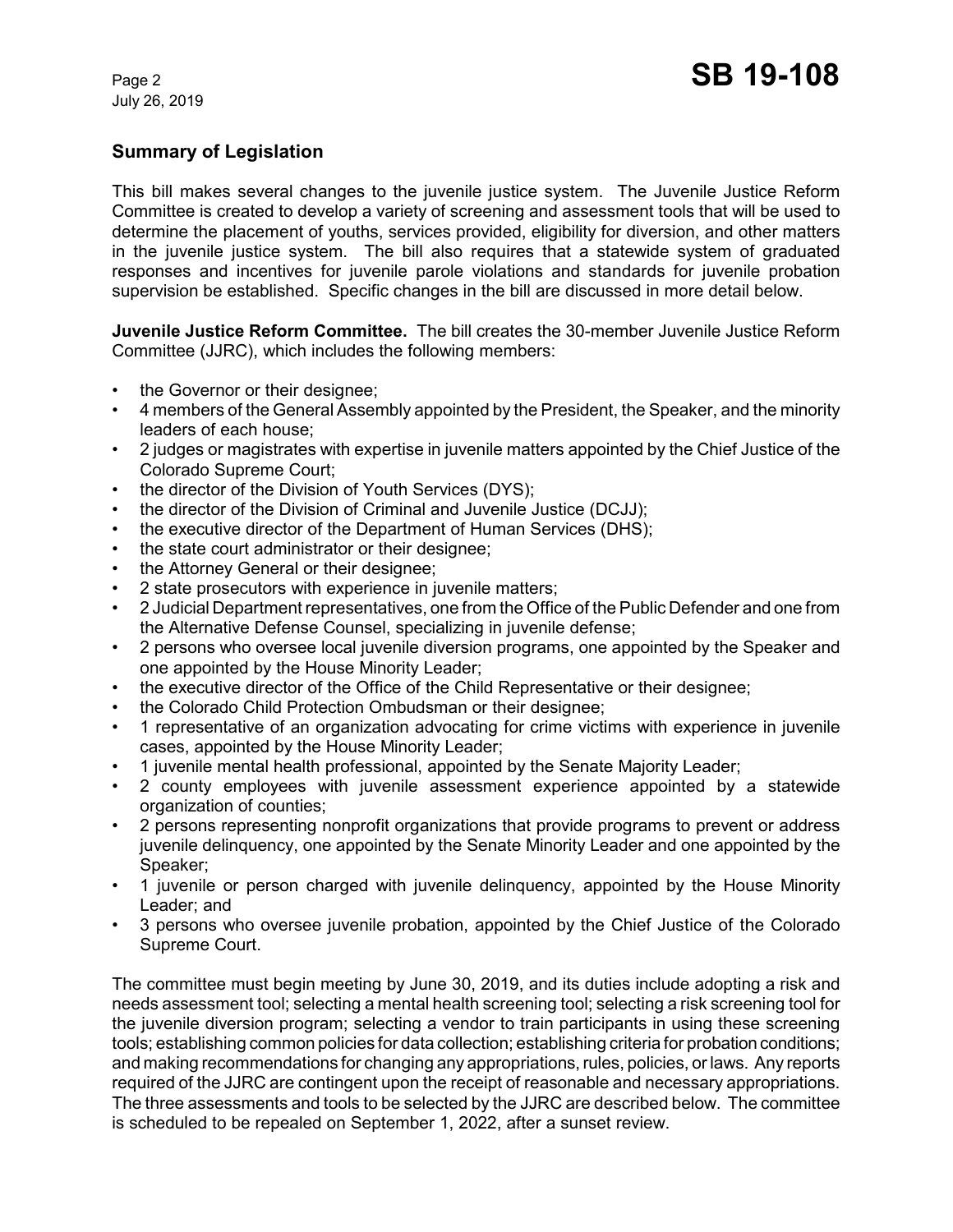- *Risk and needs assessment tool.*The risk and needs assessment tool is for use by the courts, the DYS, and juvenile probation departments when making decisions concerning commitment to a DYS facility, supervision level, case and reentry plans, placement in residential or treatment facility, and conditions of probation and parole. The JJRC must select a tool and calculate the cost of collecting and reporting the data required and report that cost to the Office of State Planning and Budgeting by September 1, 2019.
- *Mental health screening tool.*The mental health screening tool is a short, validated screening tool for identifying youths who may have mental health needs, whether a full mental health evaluation is required, and if additional mental health services are necessary. The tool must be used in the courts, the pre-adjudication services program in the DYS, and the juvenile diversion program in the Department of Public Safety (DPS) to determine the need for drug testing and other mental health services. The tool may be one already in use by the state.
- *Diversion risk assessment.* The diversion risk assessment tool is a tool for identifying a juvenile's risk of re-offending and eligibility to participate in a diversion program. The tool must be used by district attorneys when a juvenile is referred to a diversion program operated by the DPS. The tool will inform the eligibility of the juvenile in the program, the level of supervision necessary, the length of supervision, and whether any other services are warranted.

**Length-of-stay matrix**. The DHS, in consultation with the JJRC, must develop a length-of-stay matrix for determining when juveniles are eligible to be released from the custody of the DYS by January 1, 2021. The matrix must be based on a number of different factors including the risk of re-offending, as determined by the risk and needs assessment tool.

**Detention screening tool.** By January 1, 2021, the bill requires the existing Working Group for Criteria for the Placement of Juvenile Offenders to develop or adopt a research-based detention screening tool and adds additional members to the working group. The detention screening tool must be used by the DYS to determine if a juvenile should be placed in detention or in an alternative sentencing placement. The working group must also create a plan to train screening teams on how to use the instrument and develop a plan on how DYS will collect and report data to the General Assembly on the use of detention. Before reporting can begin, the DYS must request and receive necessary appropriations through the annual budget process.

**Detention and alternative sentencing.** After two years, the working group must review data collected on the use of alternative sentences, and make adjustments to the formula used to allocate funding for alternative sentencing programs to each judicial district. The working group must also develop an affidavit, by January 1, 2021, for use by parents or guardians to advise parents on certain information concerning detention or alternative sentencing and that collects certain information from these relatives.

**Juvenile Diversion Program.** Under current law, the DCJJ can contract with a governmental or non-governmental agency to administer the Juvenile Diversion Program within the DPS. This bill requires the DCJJ to allocate money for the purposes of juvenile diversion in each judicial district and may contract with governmental and non-governmental agencies to operate local diversion programs. The DCJJ must establish a formula to allocate money to each judicial district, establish data collection requirements, provide technical assistance to administering agencies, and provide reports on local programs to the General Assembly. The bill also requires district attorneys to use the diversion risk assessment tool, selected by the JJRC, to determine if a juvenile is eligible for diversion.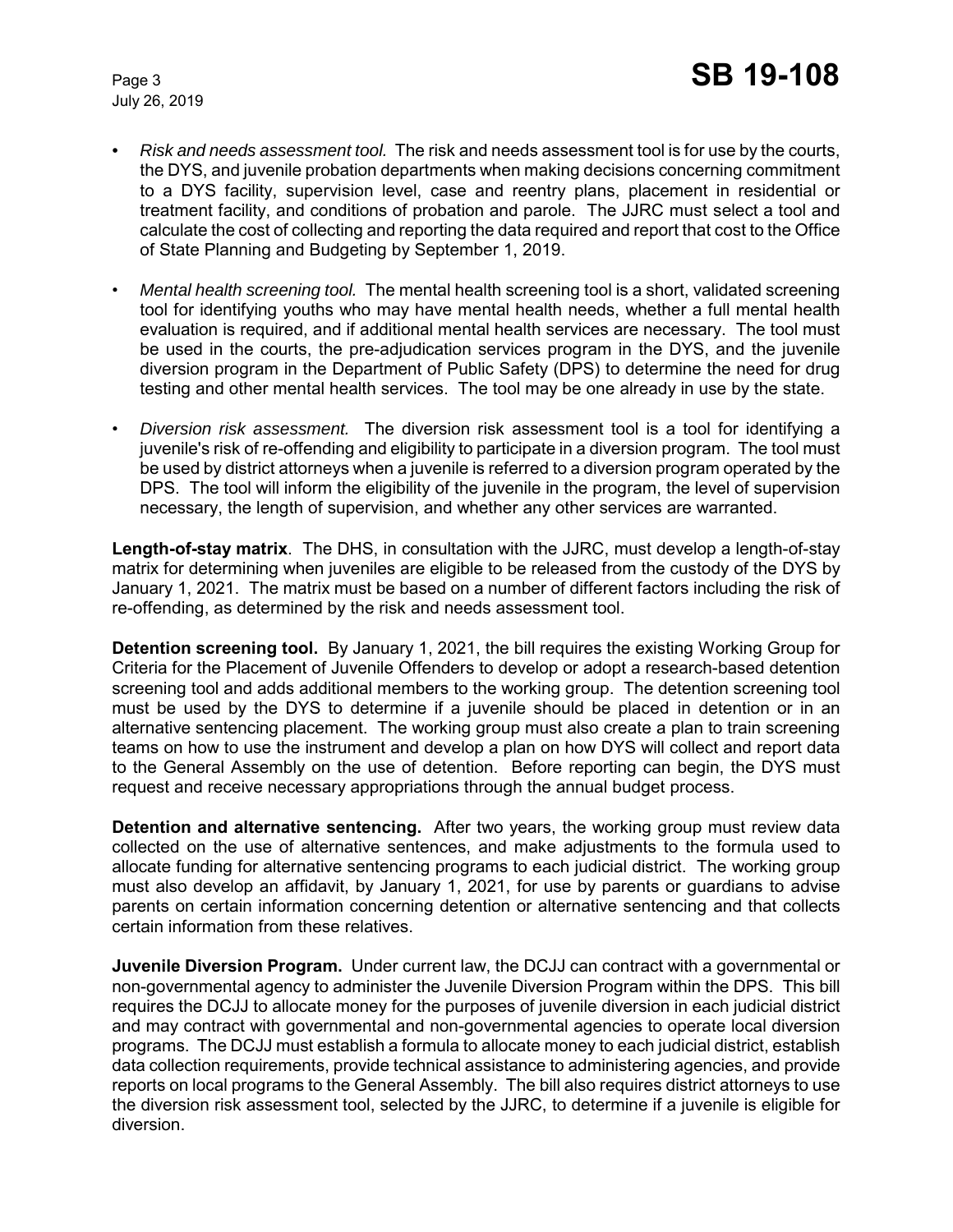**Juvenile probation.** The bill makes a number of changes to juvenile probation. First, the bill requires that any probation condition be customized to each juvenile and removes certain minimum standards for probation prohibitions, such as no consumption of alcohol or controlled substances without a prescription and the requirement that a juvenile attend school. In addition, the court must consider the results of the risk and needs assessment tool when deciding on additional conditions of probation. Before January 1, 2021, the state court administrator must establish rules to develop a statewide system of structured community-based graduated responses, which is an accountability-based series of sanctions and incentives designed to respond to a juvenile's violation of probation and to guide probation officers in determining how best to motivate changes to a juvenile's behavior. If there is a violation of probation, the probation officer must report the violation only with approval from the chief probation officer and after the graduated responses were followed. The bill also requires the probation officer to issue a summons to the juvenile when there is a probation violation, rather than a warrant.

**Detention hearings.** The bill restricts the ability of the courts to remove a juvenile from the custody of a parent unless the detention screening tool is used and specified findings are made. The bill also limits which juveniles may be placed in detention.

### **Data and Assumptions**

The fiscal note makes the following assumptions:

- *JJRC committee.* The JJRC will meet as a full committee four times per year. The committee will establish six subcommittees to study various issues as required by the bill. Members of the General Assembly will only serve on the full committee.
- *Vendor selection.* In July 2020, the JJRC will select a vendor to identify, adopt, and conduct training on the various tools.
- *Tool selection.* In September 2019, the JJRC will select the risk and needs assessment tool. In January 2021, the mental health screening tool, the diversion risk assessment tool, and the detention screening instrument will be selected and work will begin to incorporate these tools and begin reporting.
- *Response standards and rules.* In January 2021, the state court administrator will establish graduated response standards for juvenile probation and rules for probation officers, and will begin incorporating these changes.
- *Juvenile diversion expansion.* Currently, there are 18 juvenile diversion programs in 15 judicial districts serving about 1,400 youths in the state. According to a 2016 survey by the Council of State Governments, there may be up to 2,900 total juveniles statewide who could qualify for the diversion program. The fiscal note assumes that 1,496 juveniles in 7 judicial districts will be served by the juvenile diversion expansion.

### **State Revenue**

To the extent that the bill results in more youths sentenced to probation, rather than committed to the custody of the DYS, revenue from probation fees to the Judicial Department will increase. Because it is not known how many cases will be affected by the bill, the revenue increase has not been estimated. Probation fees are subject to the state's TABOR limit.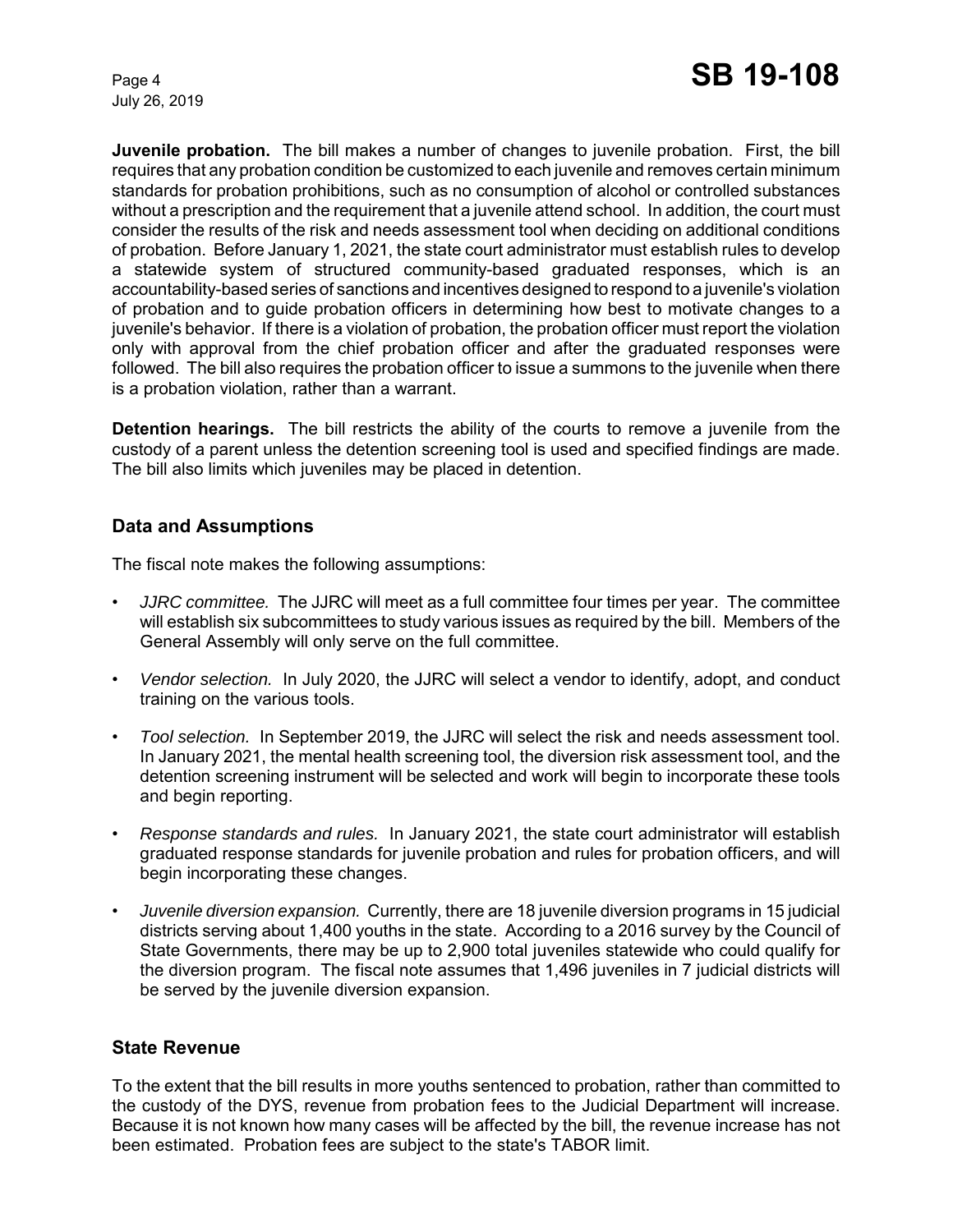### **State Expenditures**

The bill increases state expenditures by \$588,740 and 0.8 FTE in FY 2019-20 and \$360,543 and 0.8 FTE in FY 2020-21. These costs, which are paid from the General Fund, are in the Judicial Department, the DHS, the DPS, and the Legislative Department. These impacts are summarized in Table 2 and discussed below.

In addition to these costs, the DHS and the Judicial Department will have additional IT-related and reporting costs in FY 2020-21 that will depend on the exact tools selected and the exact data and reports requested by the JJRC or DYS. The bill requires these costs to be addressed through the annual budget process once further information is known. While not included in the fiscal note estimate, costs to meet the bill's requirements were initially estimated at approximately \$5.5 million in FY 2020-21.

| <b>Cost Components</b>                             | FY 2019-20     | FY 2020-21     |
|----------------------------------------------------|----------------|----------------|
| <b>Judicial Department</b>                         |                |                |
| <b>Personal Services</b>                           | \$63,040       | \$61,129       |
| <b>Operating Expenses and Capital Outlay Costs</b> | \$5,558        | \$759          |
| Centrally Appropriated Costs*                      | \$13,629       | \$13,455       |
| FTE - Personal Services                            | 0.8 FTE        | 0.8 FTE        |
| <b>Judicial Department (Subtotal)</b>              | \$82,227       | \$75,343       |
| <b>Department of Human Services</b>                |                |                |
| Assessment Tools Development and Licensing         | \$500,000      | \$180,000      |
| <b>JJRC Implementation Vendor</b>                  |                | \$100,000      |
| <b>DHS (Subtotal)</b>                              | \$500,000      | \$280,000      |
| <b>Legislative Department</b>                      |                |                |
| Per Diem                                           | \$2,215        | \$1,772        |
| <b>Travel Cost</b>                                 | \$4,100        | \$3,280        |
| Centrally Appropriated Costs*                      | \$198          | \$158          |
| <b>Legislative Department (Subtotal)</b>           | \$6,513        | \$5,210        |
| Total                                              | \$588,740      | \$360,553      |
| <b>Total FTE</b>                                   | <b>0.8 FTE</b> | <b>0.8 FTE</b> |

#### **Table 2 Expenditures Under SB 19-108**

*\* Centrally appropriated costs are not included in the bill's appropriation.*

**Judicial Department.** The bill increases expenditures in the Judicial Department by \$82,227 and 0.8 FTE in FY 2019-20, and \$75,343 and 0.8 FTE in FY 2020-21. The bill will also increase workload beginning in the current FY 2018-19. These impacts are discussed below.

*• Personal services.* Starting in FY 2019-20, the department will need 0.8 FTE for a policy analyst to participate and advise the various committees referenced in this bill. FY 2019-20 costs reflect the General Fund paydate shift. Staff costs also include standard operating and capital outlay expenses.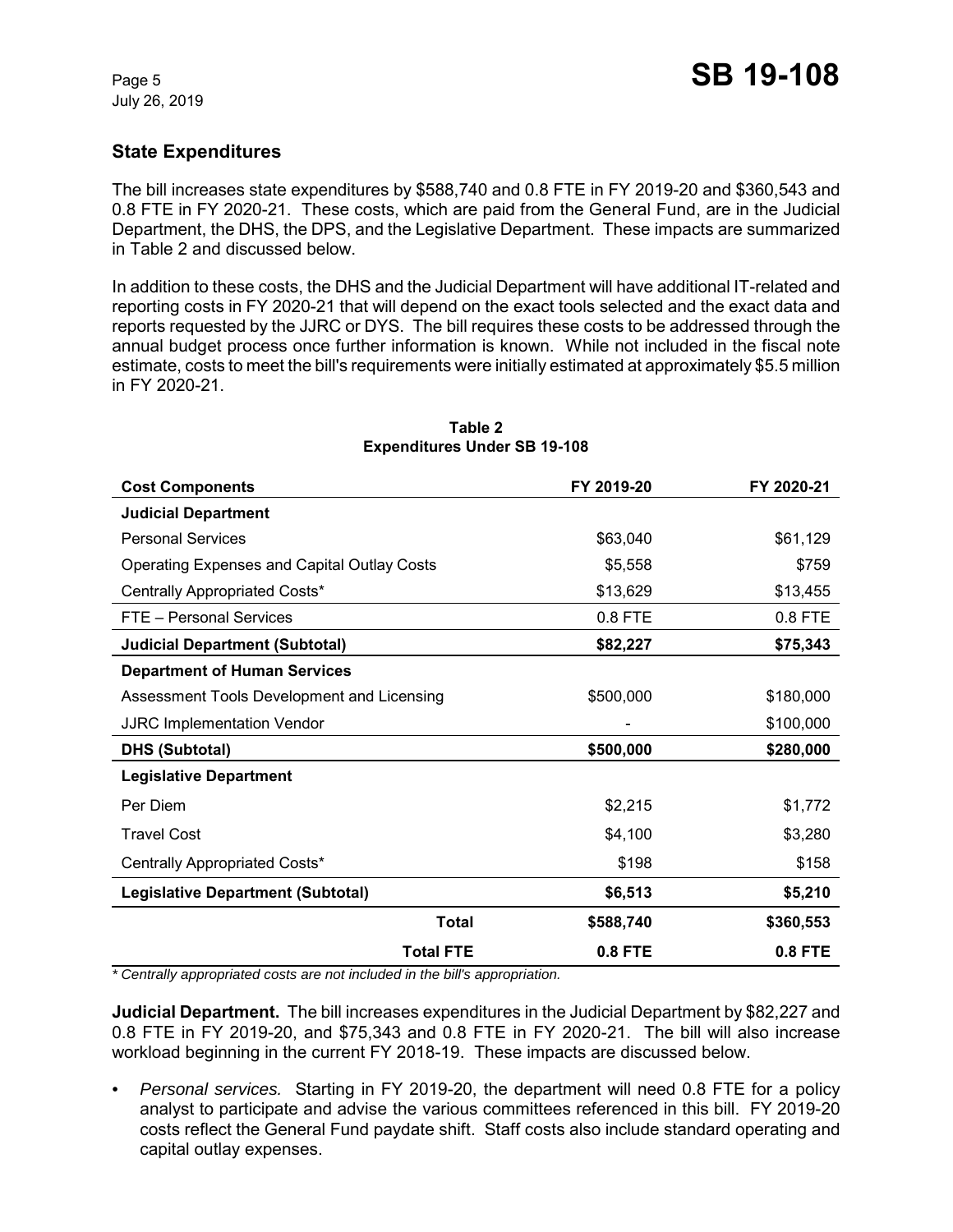- *Information technology costs.* Starting in FY 2020-21, costs may increase in the Judicial Department to update software systems to work with the new assessment tools and to report data that is selected by the JJRC. Because the exact cost to update IT systems will depend on which tools are selected and the tool that is selected may be an existing tool, the bill requires the department to request funding through the annual budget process. Preliminarily, and for informational purposes only, IT cost of \$1.1 million may be incurred in FY 2020-21, assuming 4,840 hours of total work at a rate of \$106 for a software engineer and \$120 per hour for a business analyst.
- *Other evaluation, planning, and future costs.* Costs and workload in the Judicial Department will increase in future years to conduct mental health evaluations, complete case plans on all minimum risk juveniles on probation, and provide diversion treatment and services. In addition, more probation FTE may be required to provide more assessments to juveniles on probation. Because it is unknown what assessments will be required by the JJRC, the department will request funding through the annual budget process once more guidelines have been provided.
- *Trial courts.* Starting in the current FY 2018-19, to the extent the bill causes courts to make additional findings, workload will increase. Workload may also decrease if more juveniles are placed in diversion programs. Overall, any change in workload is expected to be minimal.
- *Independent judicial agencies.* Starting in the current FY 2018-19, workload will increase to the Office of the Public Defender, the Alternative Defense Counsel, and the Office of the Child's Representative to provide training for staff, contract attorneys, and guardians ad litem on the changes created under this bill. The fiscal note assumes that the increase in workload can be accomplished within existing appropriations.

**Department of Human Services.** The bill will increase costs in the DHS by \$500,000 in FY 2019-20, and at least \$280,000 in FY 2020-21.

- *Assessment tools development and licensing.* The bill will increase costs by \$500,000 in FY 2019-20 and \$180,000 in FY 2020-21 in order to develop and obtain licenses for the various assessment tools outlined in the bill. For FY 2019-20, it is estimated that \$500,000 is needed for the JJRC to purchase and license a risk and needs assessment tool, contract with a consultant to adopt the tool for use in the state, and to implement the tool statewide. For FY 2020-21, it is estimated that \$180,000 is needed to license a mental health assessment tool and to incorporate it into the DYS web application for juvenile intake. Lastly, the bill requires the Working Group to request changes to appropriations before fully implementing the new detention screening tool. For informational purposes, the fiscal note estimates that it will cost \$100,000 to hire a consultant to develop a new detention screening tool. The fiscal note assumes that the department will utilize the annual budget process to cover any costs associated with developing and implementing this tool.
- *JJRC implementation vendor.* In FY 2020-21 only, the DHS requires \$100,000 to contract with a vendor that will provide expertise on tool selection and implementation, as required by the bill.
- *Data and reporting requirements*. Because the bill requires the JJRC and the DYS to request appropriations through the annual budget process before reporting can begin, these costs have not been included. However, for informational purposes, the fiscal note estimates reporting costs at \$148,000 to create the various reports in the bill and 2.3 FTE to coordinate with other agencies on data collection and analysis and to work on the various reports. These costs are based on similar reporting for other existing reports and are reappropriated to the Office of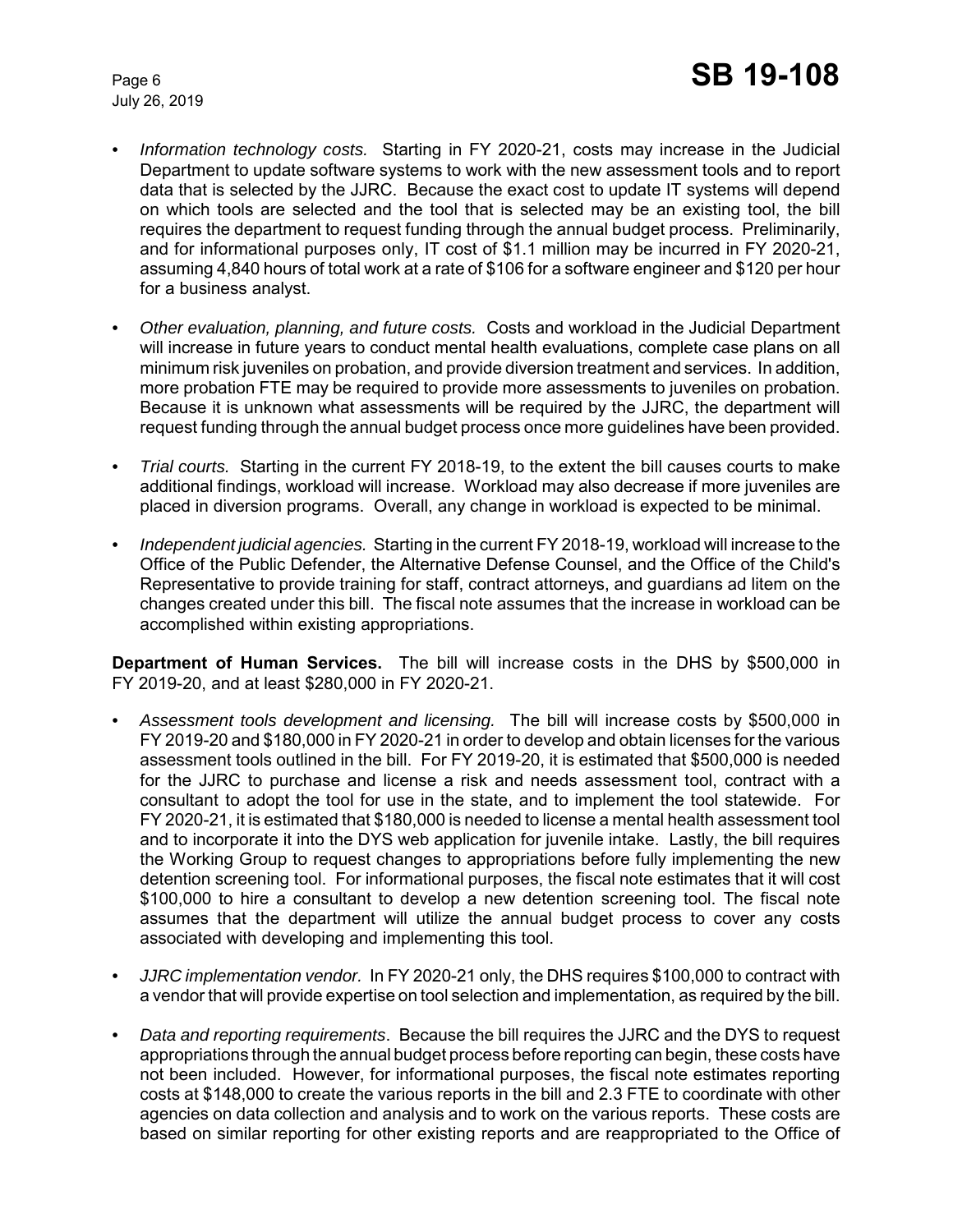Information and Technology (OIT). In addition, costs will increase in FY 2020-21 to collect data and to create reports that the JJRC and the Working Group for Criteria for the Placement of Juvenile Offenders require.

*• Assessment tool integration and maintenance.* Beginning in FY 2021-22, costs in the Office of Information Technology (OIT) will increase to integrate each of the assessment tools with other systems in the DYS. OIT will request funding through the annual budget process once more guidance has been provided by the JJRC. For informational purposes, the fiscal note estimates that these costs will be \$4.2 million for initial development and \$648,584 for ongoing maintenance in outyears. This estimate is based on 28,568 hours of contract work at various rates between \$120 to \$165 per hour. These costs are typically reappropriated to the OIT from the DHS.

**Department of Public Safety.** The bill will increase expenditures in the DPS by \$1.7 million and 0.6 FTE in FY 2019-20 and \$1.8 million and 1.5 FTE in FY 2020-21, as described below. These costs are included in Senate Bill 19-207; therefore, no appropriation is required through this bill.

- *Personal services.* Starting in FY 2019-20, the DPS requires 0.6 FTE for staff to administer grants to local diversion programs in additional judicial districts. In FY 2020-21, an additional 1.0 FTE is needed for staff to evaluate the diversion risk assessment tool and to assist diversion programs in using the tool. Staffing costs include operating and capital outlay costs, and all positions have been prorated by the General Fund pay date shift in their initial year.
- *Diversion program expansion.* Starting in FY 2019-20, costs for the diversion program will increase by \$1.5 million to expand the program. The cost increase is estimated on a per capita basis using current program costs. The DPS will allocate the money for use in each judicial district.
- *Training and technical assistance.* The bill will increase costs by \$32,096 per year, starting in FY 2019-20, to provide annual training to district attorneys and new program staff as well as provide on-site technical assistance for the diversion program. These costs are based on current costs for the DCJJ.
- *Evaluation.* The bill will increase costs by \$113,000 per year starting in FY 2019-20 in order to contract with a vendor and provide an evaluation of each diversion program across the state. This cost is based on expanding the current evaluation to additional judicial districts.
- *JJRC staffing.* Costs and workload will increase starting in FY 2019-20, in order to staff the JJRC. The fiscal note assumes that the DPS will facilitate committee staffing within existing appropriations.

**Legislative Department.** The bill will increase costs to the Legislative Department by \$6,513 in FY 2019-20 and \$5,210 in FY 2020-21 to reimburse legislators for per diem and expenses related to their service on the JJRC. This analysis assumes that members will serve only on the full committee, which will meet one time in the current FY 2018-19, and four times per year in FY 2019-20 and future years. It is assumed that FY 2018-19 per diem costs will be incurred in FY 2019-20.

**Centrally appropriated costs.** Pursuant to a Joint Budget Committee policy, certain costs associated with this bill are addressed through the annual budget process and centrally appropriated in the Long Bill or supplemental appropriations bills, rather than in this bill. These costs, which include employee insurance, supplemental employee retirement payments, and leased space in some cases, are estimated to be \$13,827 in FY 2019-20 and by \$13,613 in FY 2020-21.